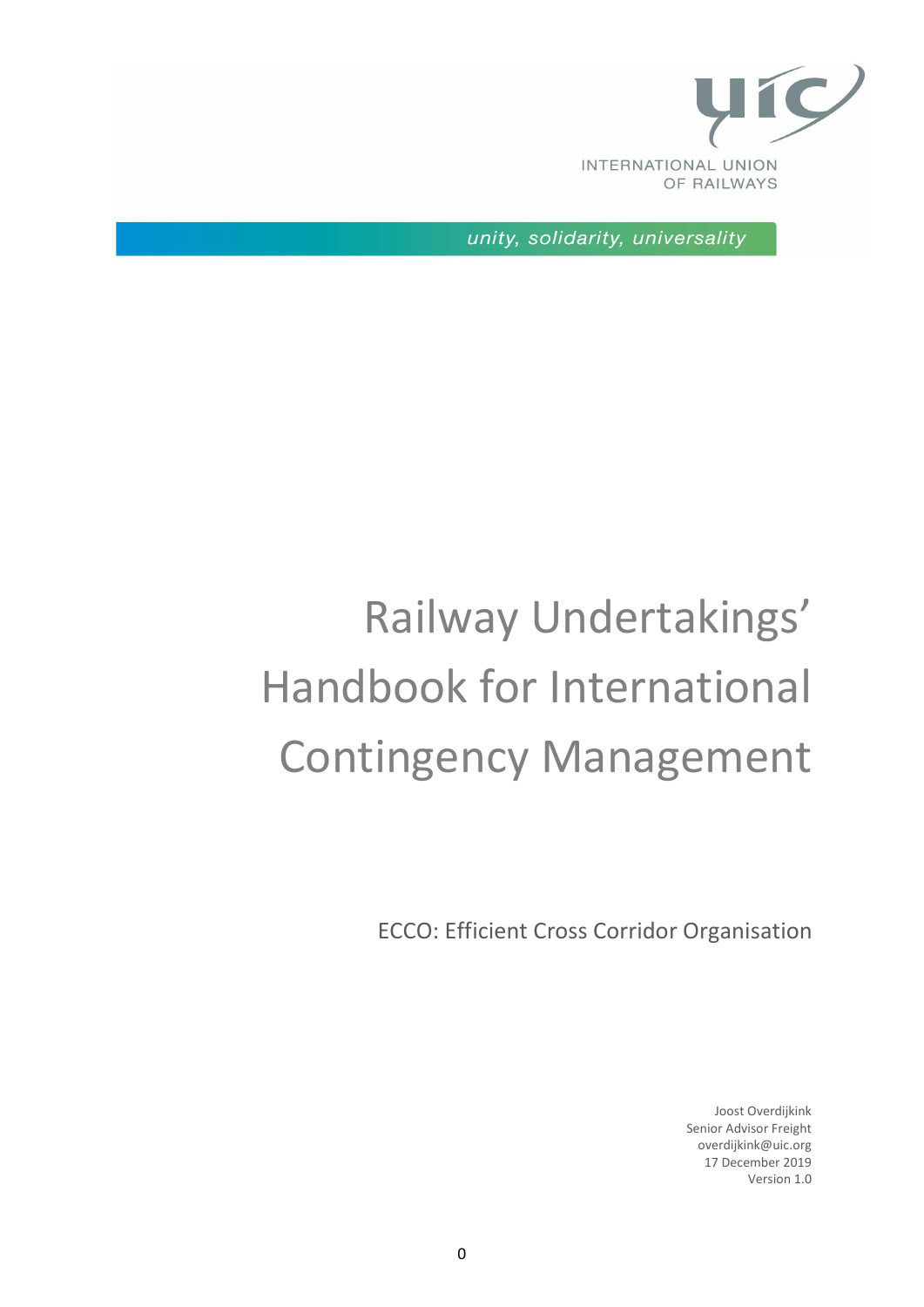

# 0 Version tracking and endorsement status

| <b>Number</b> | <b>Changes</b>                                      | Date of document |
|---------------|-----------------------------------------------------|------------------|
| 0.19          | Final draft, used for endorsement                   | 28.11.2019       |
| 1.0           | Publication version; chapter 0 added, 1.4 corrected | 17.12.2019       |

# Endorsed by

BLS Cargo, CFL Cargo, DB Cargo AG, ERFA Board, Fret SNCF, Lineas, RCG, SBB Cargo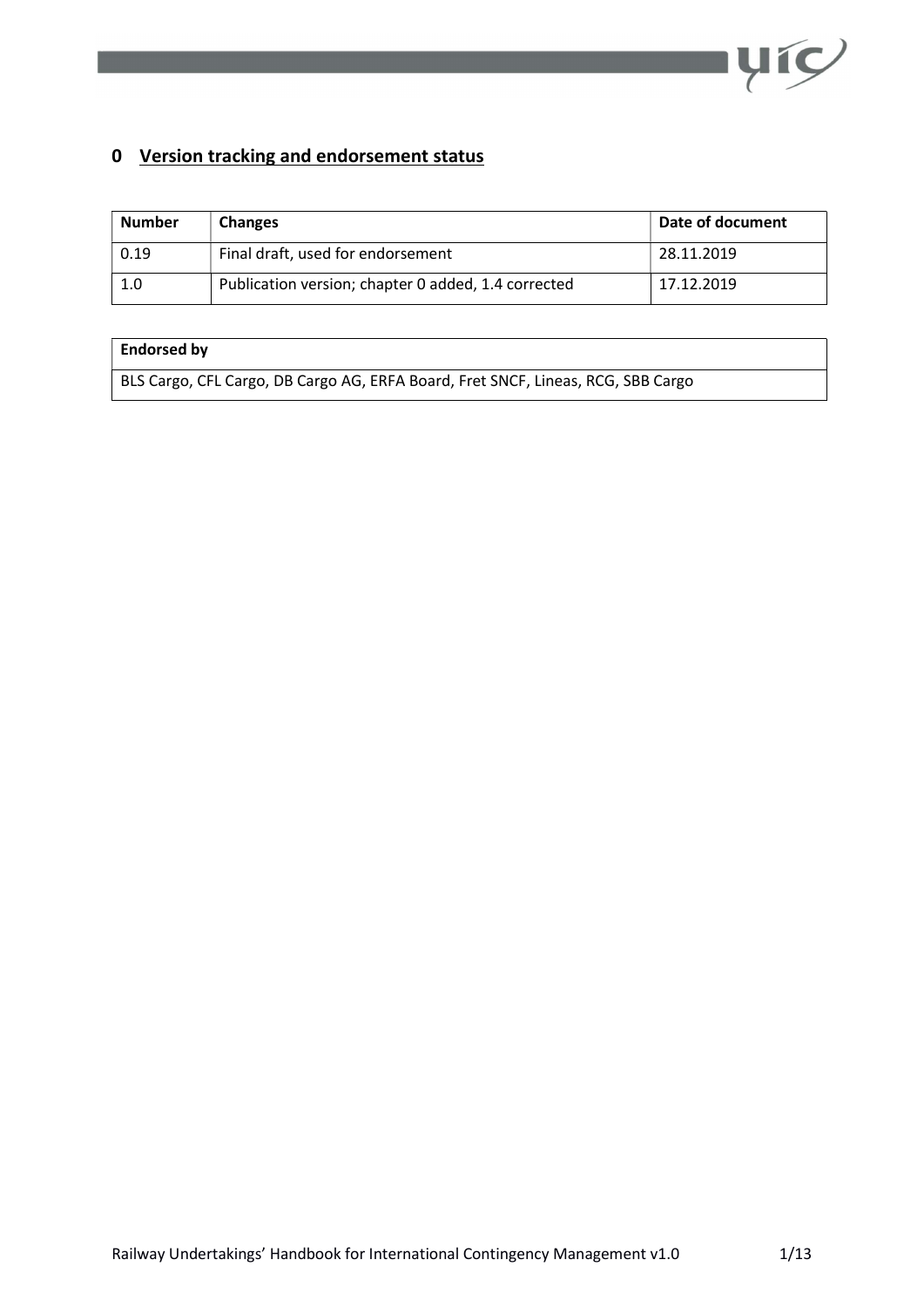

# Railway Undertakings' Handbook for International Contingency Management

# 1 Introduction

Railway Undertakings' (RUs) contingency plans are an essential element of an RU's risk management and business strategy.

RUs currently have internal processes for contingency planning in place to deal with day to day disruptions of their services and to manage potential disruptions of a larger nature.

An additional, harmonized international process is needed in the event of large incidents with significant international impact (in this document referred to as an international disruption), which both in duration and scale, jeopardise major trade flows and risk undermining customer confidence in rail's resilience as a transport mode.

This Railway Undertakings' Handbook for International Contingency Management ("the Handbook") outlines the following:

- 1) RU risk management preparatory measures that should be taken and that can be drawn upon in the event of an international disruption.
- 2) The essential steps to be taken by RUs during an international disruption to minimise disruption to trade flows.
- 3) In detail processes and procedures that RUs should take in communication with other RUs, Infrastructure Managers (IMs) and end customers.
- 4) The definition of scenarios for the pooling of resources of RUs and the identification of ad-hoc risk mitigation measures that would allow such pooling in case of an officially declared "contingency case".

The Handbook also recognises the helpful role that the Rail Freight Corridors (RFCs) can play in setting up the communication process along which the International Contingency Management (ICM) can be handled best. However, operational issues have to be managed by the dedicated production staff of involved parties.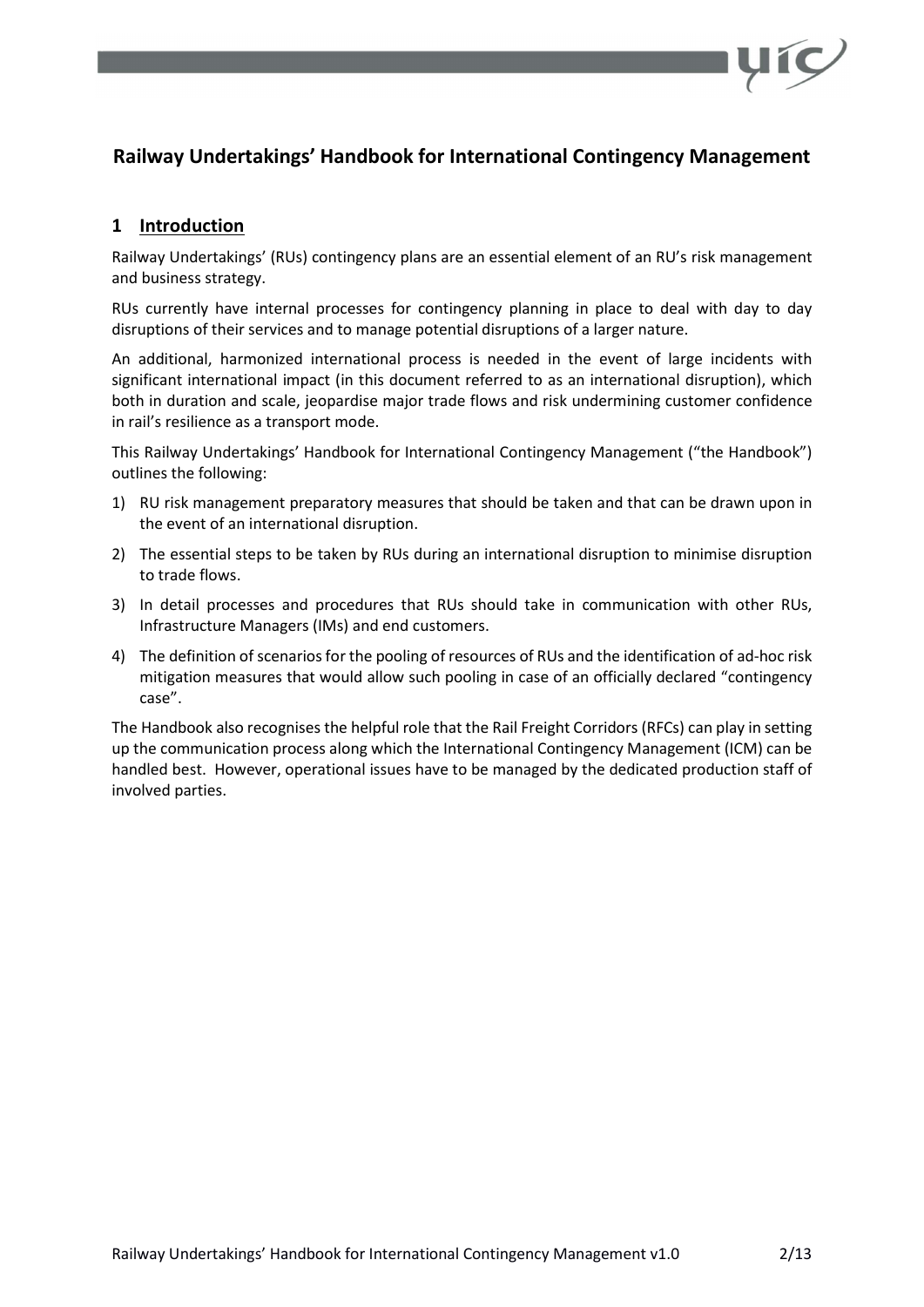

# 2 Enhanced RU contingency management preparatory measures

The three main elements of RU contingency plans that are a starting point for minimising the impact of large-scale disruptions, should be:

#### 2.1 Optimisation of rerouting options

#### 2.1.1 Optimise rerouting options

Based on the re-routing overviews and traffic management scenarios provided by the Infrastructure Managers (IM) (3.1 of the Rail network Europe (RNE) Handbook for ICM) RUs shall take these into account when planning their risk management strategies.

#### 2.1.2 Identify measures to enhance contingency planning

The technical parameters, other operational requirements and the rough indication of capacity (volume) alongside the traffic management scenarios provided by the RFCs are to serve as a basis for identifying measures by RUs to enhance their contingency planning.

#### 2.1.3 Identify potential diversionary routes

RUs can use the rerouting catalogue to identify potential diversionary routes, including access to service facilities, terminals etc.

#### 2.1.4 Give feedback to RFCs on rerouting options

RUs also should give a feedback to the RFCs if they are not able to use specific rerouting options or if that is very difficult even with cooperation partners

#### 2.1.5 Balance investments with competitiveness

Any decisions to invest in additional rail equipment, drivers, route knowledge, will be balanced with the need for rail to stay cost competitive and therefore attractive for customers.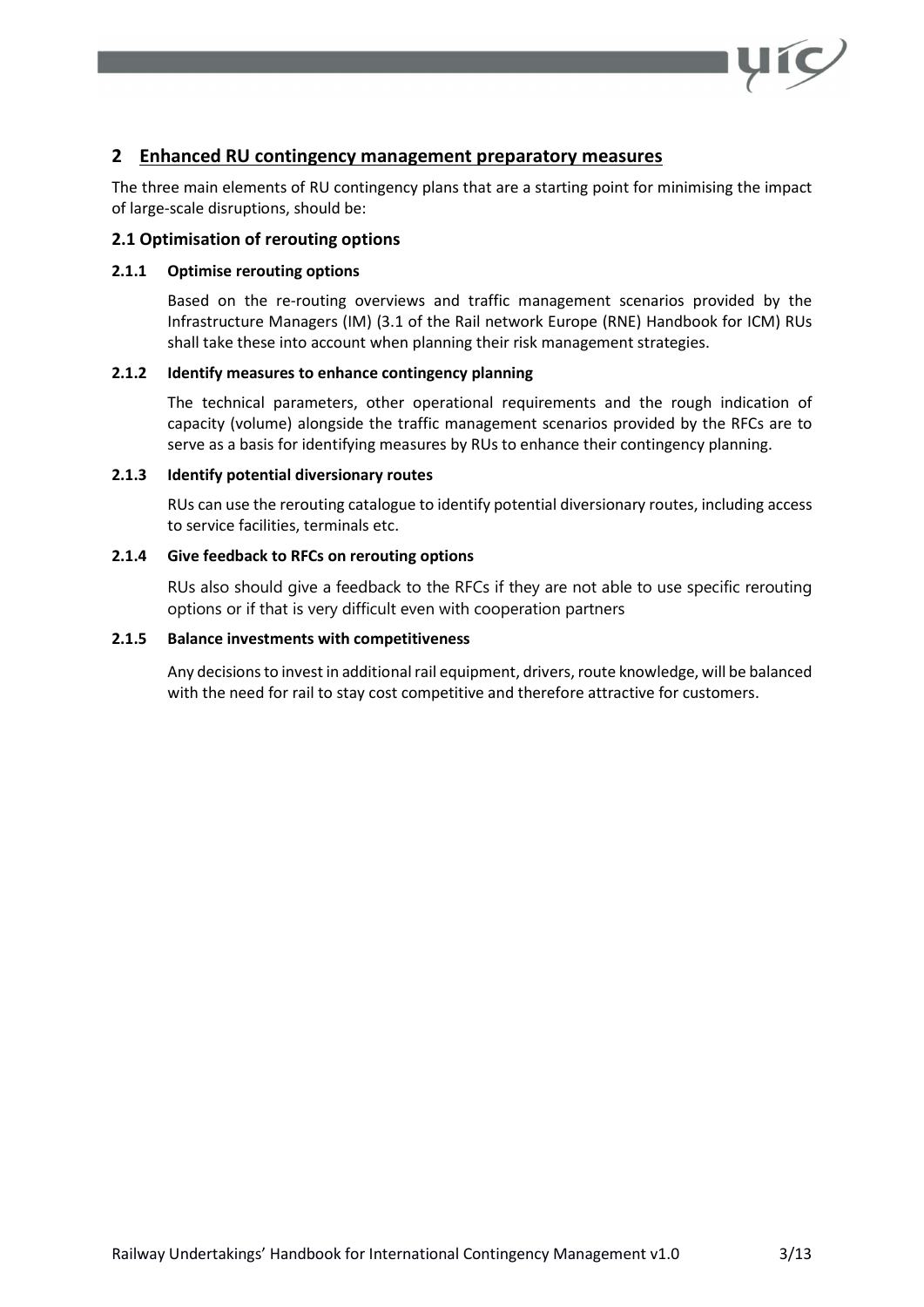

# 2.2 RU Contingency Task Force

Every RU should establish its own internal Contingency Task Force that can be activated in case of disruptions as defined in the RNE Handbook for International Contingency Management (ICM).

#### 2.2.1 Task Force requirements

The RU Contingency Task Force should facilitate the following four points:

#### 2.2.1.1 Division of responsibilities

The RU Contingency Task Force should facilitate the clear division of responsibilities within RUs.

#### 2.2.1.2 Contact persons for external communication

The RU Contingency Task Force should facilitate the identification of contact persons within the RU for external communication.

#### 2.2.1.3 Reduction reaction times

The RU Contingency Task Force should facilitate faster reaction times.

#### 2.2.1.4 Simulations

The RU Contingency Task Force should carry out simulations with IMs and/or Allocation Bodies once per year.

#### 2.2.2 Mandated Leader

Every RU shall identify one mandated leader position and the people who can hold this position(Task Force Leader) who represents the company within the contingency management activities triggered by the leading IM.

#### 2.2.2.1 Requirements

The leader should meet the following minimum requirements:

#### 2.2.2.1.1 Availability

The leader should be available 24/7 all year round.

#### 2.2.2.1.2 Language

The leader should be fluent in English.

#### 2.2.2.2 Mandate

The leader should be able to coordinate internally the following functions:

- 2.2.2.2.1 Timetabling (railway infrastructure/service facilities)
- 2.2.2.2.2 Resource planning / deployment (capacity, staff, rolling stock)
- 2.2.2.2.3 Communication with other parties: IMs, customers, other RUs and partners.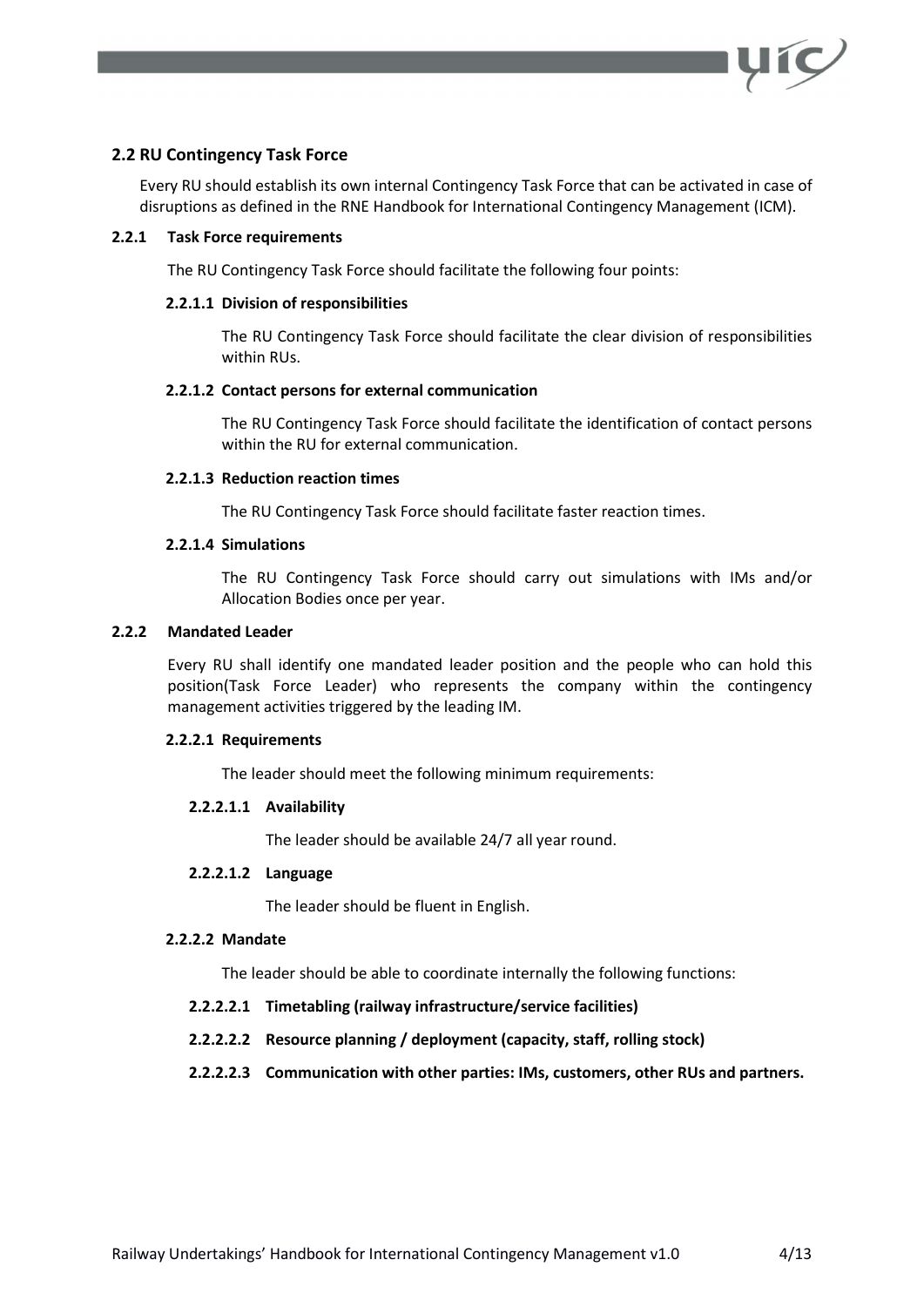

#### 2.2.3 Communication and mandate figure

The figure below reflects the RU Contingency Task Force requirements and position.

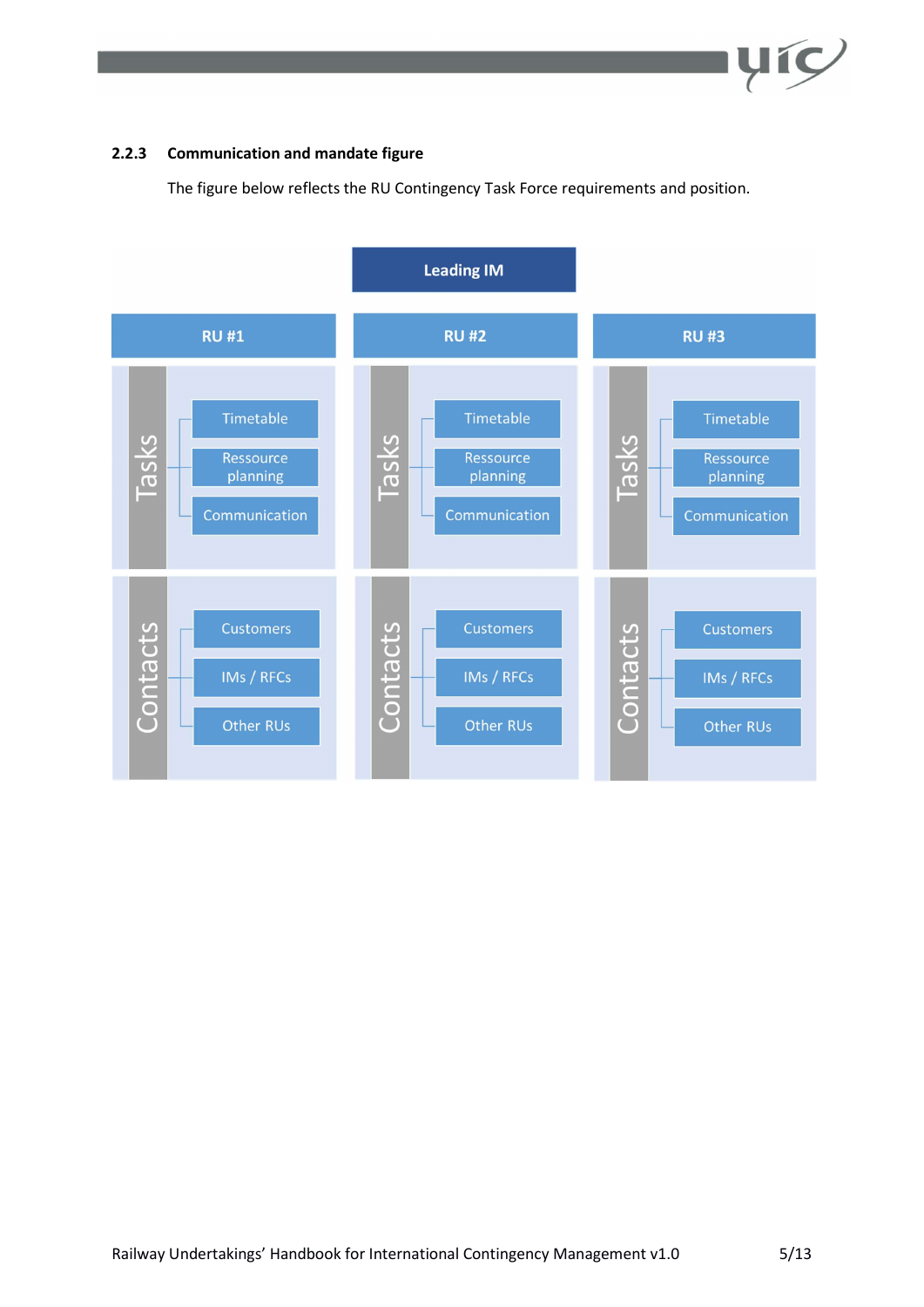

#### 2.3 Additional measures

In addition to point 2.1 and 2.2, RUs commit to fulfil the following tasks to prepare for ICM:

#### 2.3.1 Training and information

Information and training of the task force regarding the provisions of the IMs Handbook for International Contingency Management and regarding the rerouting scenarios proposed by the RFCs.

#### 2.3.2 Customer communication

Pre-defined measures to be developed for communication with customers

#### 2.3.3 Prepare intra-RU relations

Preparation and if necessary, concluding of cooperation contracts with other RUs (e.g. sharing of train drivers, wagon inspectors and other necessary staff, locomotives, additional locomotives, push service, diesel traction, , resources for shunting on diversionary routes)

#### 2.3.4 Safeguard route knowledge

Concluding of cooperation contracts for route knowledge (in the case of emergency) e. g. with local passenger services

#### 2.3.5 Cancellations

Authority to agree to cancellation of trains where there are no available paths/insufficient resources/capability

#### 2.3.6 Joint trainings and simulations

Organisation of joint trainings and exercises with other RUs and participation in ICM simulations with IMs

#### 2.3.7 Update RU Handbook

The current RU Handbook for International Contingency Management will be updated by UIC and ERFA and endorsed by the RU Dialogue once a year. This update will be synchronised with the RNE Handbook.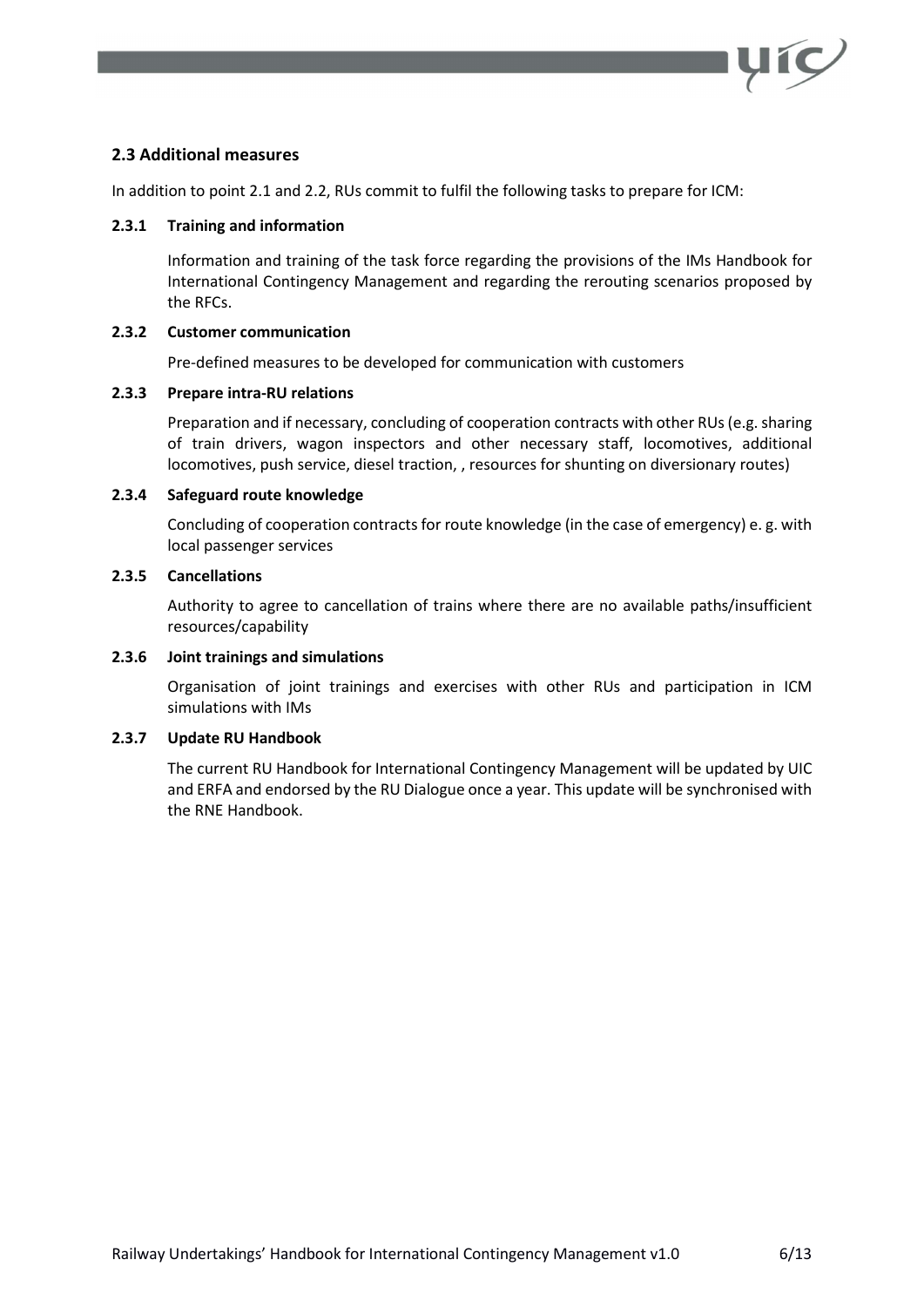

# 3 Actions in the event of an international disruption

Objective: To minimise disruption of rail trade flows, particularly on international level.

#### 3.1 Application of Handbook

When does this handbook apply? In the event of a major disruption of > 3 days (see the definition of an international disruption in Chapter 2 of IMs Handbook for ICM)

#### 3.2 Internal tasks for each RU Task Force during an international disruption:

#### 3.2.1 Coordination of planning

The capacity available for re-routing (remaining capacity) will be allocated between annual timetable traffic and ad-hoc traffic according to the shares of these two segments in the previous year. And the share for ad-hoc traffic will be allocated based on the concept of "first come, first serve".

To avoid this as it may not reflect the real needs of the market in case of disruption, RUs shall enhance the communication in the field of planning.

The RUs shall ask their planners to coordinate and to decide "on the spot" how to use the paths made available by the IMs.

The planners will then give a coordinated information to the expected number of paths they need, and they will also rank the priorities to the leading IM.

#### 3.2.2 The tasks for the RUs will then be:

- 1) Analyse the situation and the impact identify its impacts for RUs and their customers
- 2) Identify the affected rail freight trains
- 3) Evaluate the customers' needs and prioritise measures
- 4) Estimate the potential volumes that can be re-routed on the pre-identified diversionary routes:
	- 4.1 Identify the possible restrictions given by the parameters on the deviation routes offered by IMs
	- 4.2 Quantify impact on available resources?
- 5) Revise production planning (timetable, staff, rolling stock)
- 6) Provide information about the usage of the contingency capacity (preferably via path catalogue) to the leading IM
- 7) Explore potential resource sharing between RUs.
- 8) Participate in telephone conferences with IM and other RUs
- 9) To react fast and in a coordinated manner to maintain train operations (-> disruption management process), RUs commit to stick to the process described in Chapter 4 of the RNE Handbook for ICM
- 10) Coordinate with the other RUs, possible options, production, concepts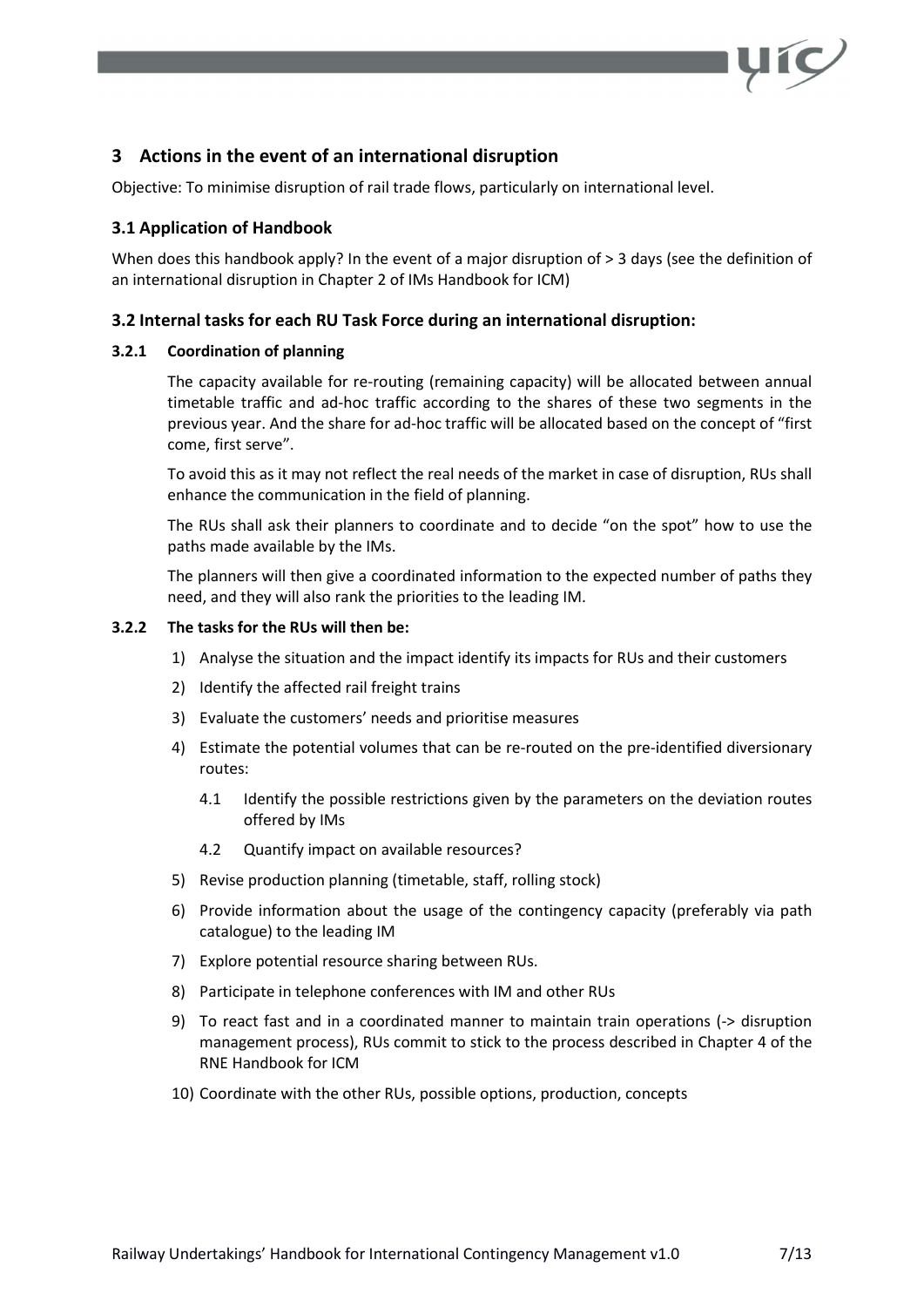

### 3.3 RU-IM coordination - in detail

Once the international disruption is declared, RUs designate their Task Force Leaders for activities undertaken by the leading IM within one hour.

Within four to six hours of an international disruption taking place, RUs are ready to take part in a conference call organised by the IMs in order to support the Infrastructure Manager in allocating remaining capacity/ capacity on alternative routes the RUs:

- 1) Provide information about the expected number of paths needed per re-routing line.
- 2) Send train lists to IM including train parameters for IM to assess if rerouting is possible

#### 3.4 RU communication with customers – in detail

Communication with RU customers: RUs to update customers with information regarding the contingency measures being taken and their impact on customer agreements/service level fulfilment.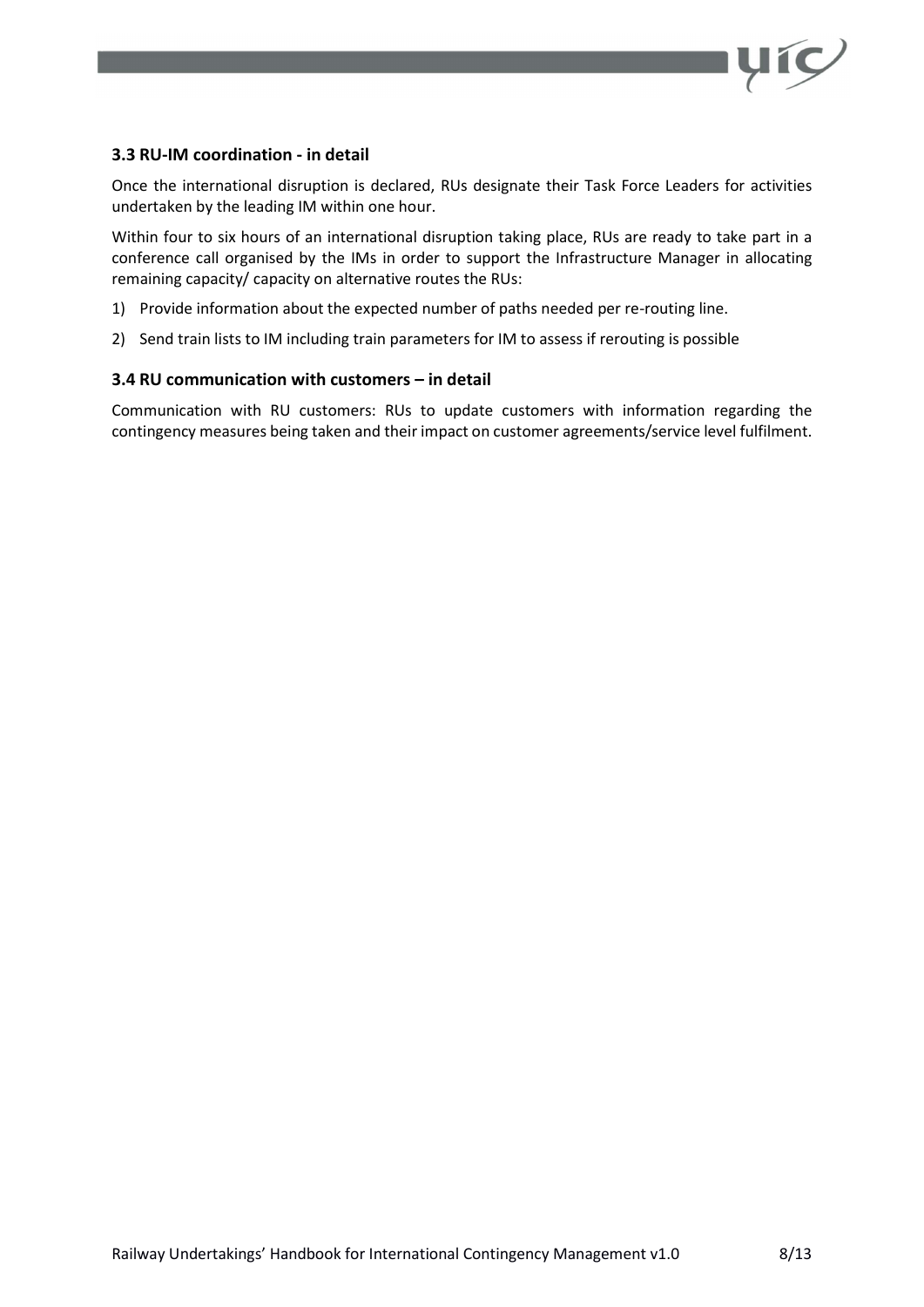# 4 Additional options

#### 4.1 Guide to chapter 4

#### 4.1.1 Five pooling options

Considering the four main resources needed in the running of a train (driver, loco, path and train/wagons), a total of sixteen variants of pooling is possible. Five main options have been kept, from a simple to a complex level.

#### 4.1.2 Pooling and mitigation of rules

Of the five principle pooling options identified, four can only be used when a simultaneous (temporary) reduction is authorised in legal requirements on vehicle authorisation, language, safety, route knowledge etc. These mitigation measures are described in full in chapter 4.4.

#### 4.1.3 Current applicability of pooling options

Only option 1 can currently be directly implemented by RUs. Therefore the 4 other options have been put in a grey field, to distinguish them from those measures that are immediately applicable.

#### 4.2 Mutual sharing of RUs' resources in order to optimise transport flows

Pooling (mutual sharing of RUs' resources) is the grouping together of resources such as assets, equipment, personnel, effort, etc. for the purposes of maximizing advantage and/or minimizing risk to the users (here the RUs).

As RUs work in a competitive environment, the participation of RUs to the pooling system and the system itself remain optional and aim to utilise the best practises in cooperation currently used and leave sufficient flexibility for future developments.

#### 4.3 Principles of pooling

Pooling of resources should be based on the following principles.

#### 4.3.1 Available resources

Pooling of resources should be based on all available resources (loco, driver, staff for train preparation, possibly planers, etc.) needed to maximize the transport capacity on the given re-routing stretch

#### 4.3.2 Mutual rules

Pooling of resources would be easier in case the mutual acceptance of the rules for braking calculation, dangerous goods treatment and cooperation contracting could be achieved.

#### 4.3.3 Compensation

Pooling of resources would require adequate commercial compensation rules for companies providing their resources for the benefit of the sector. The creation of a model for financial compensation beforehand could boost fair division of limited resources. This model for financial compensation needs to be further elaborated. Compensation has to be considerable as adequate incentives will be key to push RUs to cooperate.

#### 4.3.4 Inform IMs about RU cooperation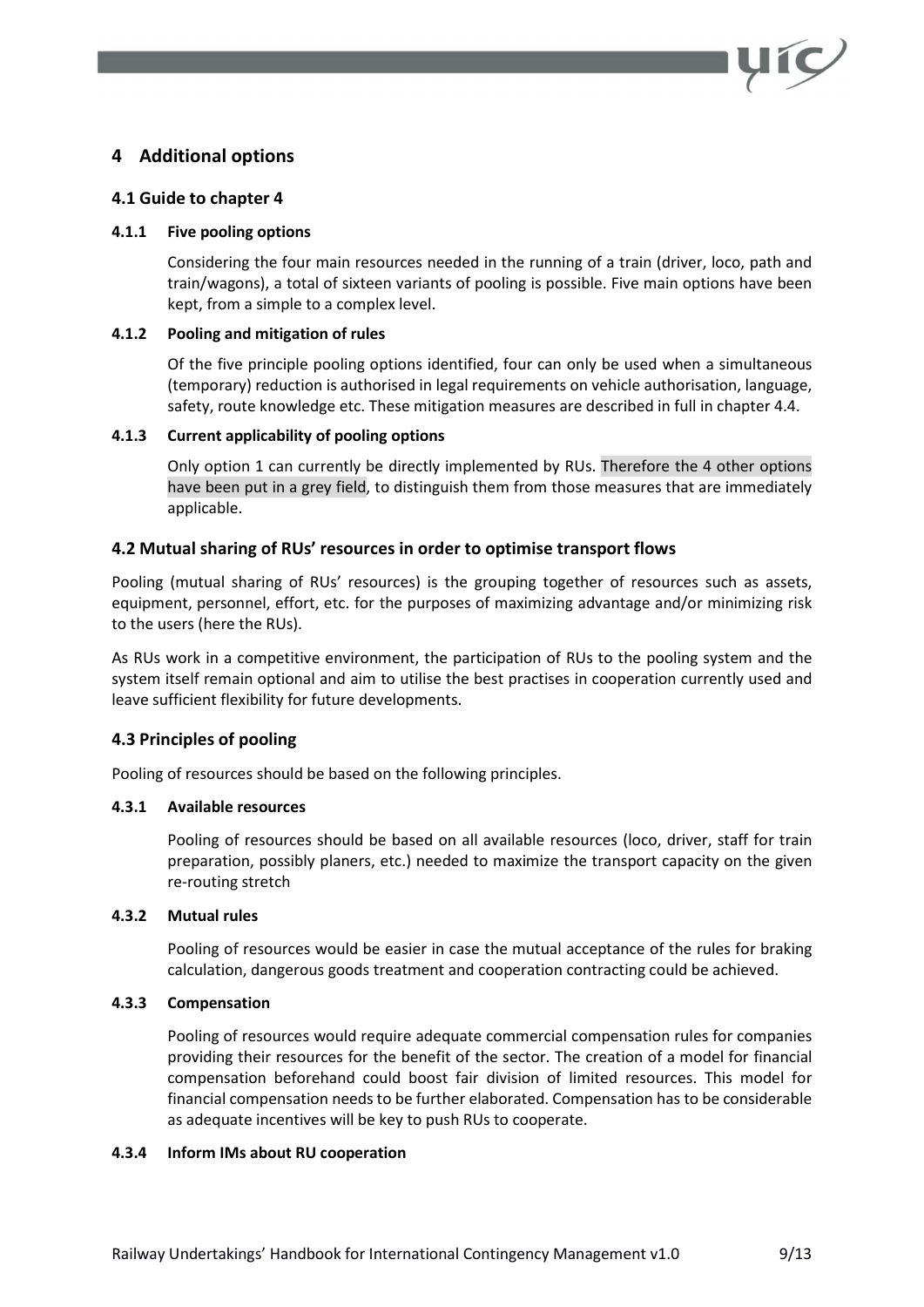In the case of disturbances: coordination and information of the IM of the cooperation agreements involved

#### 4.3.5 Use of communication and Task Force measures

RUs shall optimise the form of cooperation based on this handbook through publishing and keeping updated an EU wide contact-list, setting up a network of contingency task forces, developing communication with IMs and customers as described in chapters 2 and 3.

#### 4.4 Mutual business agreements

RUs operating on a Rail Freight Corridor and other international lines should prepare mutual and multilateral business agreements with appropriate partners to optimise overall available resources and jointly manage them in the event of an international disruption. All the 5 options need a mutual business agreement to be prepared beforehand between RUs.

#### 4.4.1 Consist of mutual business agreements

The main elements of these mutual business agreements should be the following:

- 1) The resource-pooling should be defined in terms of geography
- 2) The resource pooling should be limited to the bottleneck stretch, a route between two clearly defined points on rerouting-lines (ski-lift like system). This is deemed necessary to reduce the complexity of the adjustments in planning (by ensuring both: the best possible use of the available paths and by minimizing the need for additional resources)

#### 4.4.2 Possible IT solutions

The available resources (staff and rolling stock) could be put at the disposal of a centralised system. This is to be further defined but will be hardly possible to solve without an ITsupported solution. See annex.

#### 4.5 Description of pooling options

#### 4.5.1 Level 1: Load pooling, or "share a ride"

#### 4.5.1.1 Description

The Load Pooling concept is where a group of shipments that are bound for the same region and that normally would have been shipped via multiple RUs, are "pooled" together, or consolidated onto a block train, shipped to a yard below the international disruption, and then deconsolidated to make the final leg of the delivery. The shipments "share a ride" to bypass the disruption. The concept can be applied at both the origin and the destination of the disrupted line.

#### 4.5.1.2 Preconditions

No changes to the current regulation are required and RUs face a minimum investment of resources with this option#1. The regulatory framework motivates the choice for that level in order to circumvent the restrictions it imposes. This level is therefore the only form of pooling RUs can attain by agreeing amongst themselves without help from third parties.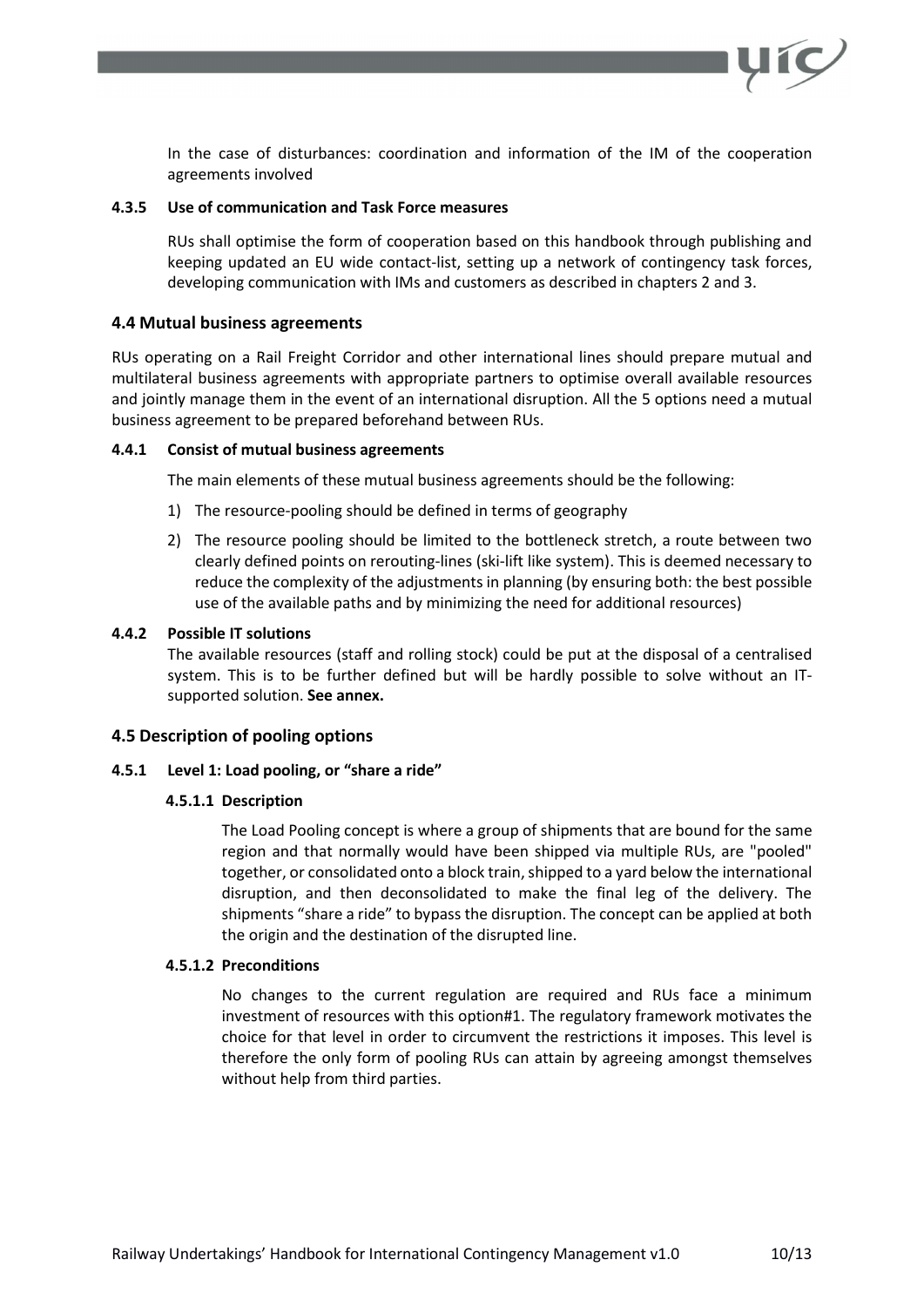The next levels from two to five are more difficult to implement because they imply regulatory framework changes and organizational changes within and between RUs. Legislation and/or regulatory framework changes (harmonization and simplification) are also the great potential benefits of pooling, with positive effects beyond ICM.

#### 4.5.2 Level 2: Pooling of loco, RU keeps its own path

#### 4.5.2.1 Description

An RU uses its own path and driver (allocated by leading IM), with a loco from another RU. The train preparation, technical inspection, shunting, breaking, papers will have to be performed within a process that still has to be finetuned.

#### 4.5.2.2 Preconditions

Some of the regulations that need to be changed: Driver certification, vehicle authorisation.

#### 4.5.3 Level 3: Pooling of loco with path

#### 4.5.3.1 Description

The first RU provides the driver, the second RU provides the path and the loco.

The driver must be allowed to drive the loco, must know the diversionary route and the language used on this route. The train preparation, technical inspection, shunting, breaking, papers will have to be performed within a process that still has to be finetuned.

#### 4.5.3.2 Preconditions

Some of the regulations that need to be changed: Driver certification, route knowledge, language.

#### 4.5.4 Level 4: Pooling of loco and driver on RU's own path

#### 4.5.4.1 Description

The first RU uses its own path and asks the second RU to provide a loco and a driver.

#### 4.5.4.2 Preconditions

Some of the regulations that need to be changed: Route knowledge, driver certification, language, safety certificate, vehicle authorisation.

#### 4.5.5 Level 5: Pooling of loco, third party path

#### 4.5.5.1 Description

All resources are mixed: The first RU uses its driver on loco of the second RU, with the path of a third RU. This might be the most flexible option in terms of operations, but regulations make it the most difficult to operate.

#### 4.5.5.2 Preconditions

Some of the regulations that need to be changed: Route knowledge, driver certification, language, safety certificate, vehicle authorisation, data requirements.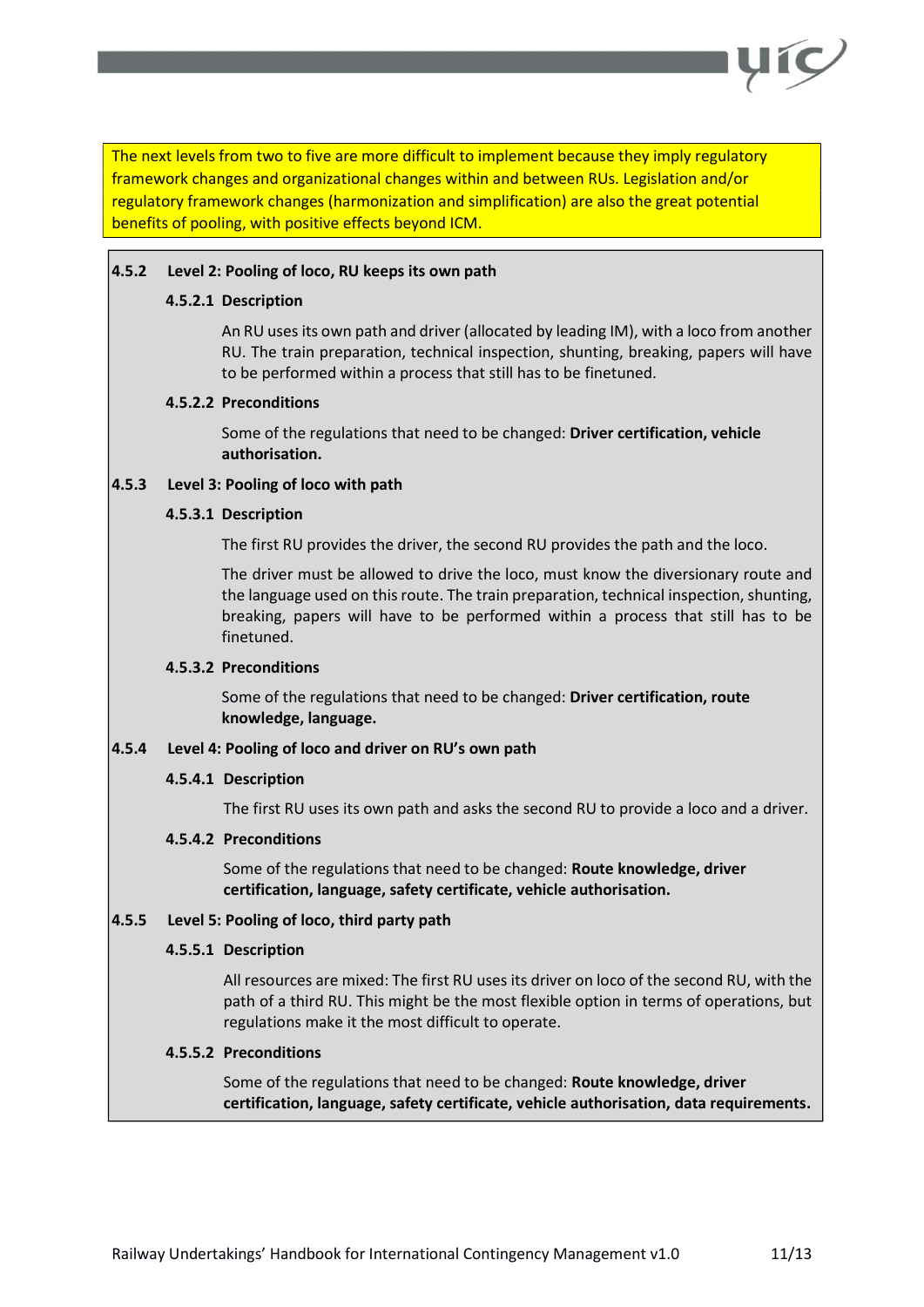

# 4.6 Further work to be done

For all of the options mentioned here, the Railway Undertakings will have to carry out additional works on the mitigation measures of the regulatory framework, the pooling options, how to involve the third parties and carry out these works in synergy with other initiatives.

In a further step, it will be a matter of convincing the institutions (IMs, NSAs, Ministries) to make the regulatory framework evolving. RFCs may be asked for their support.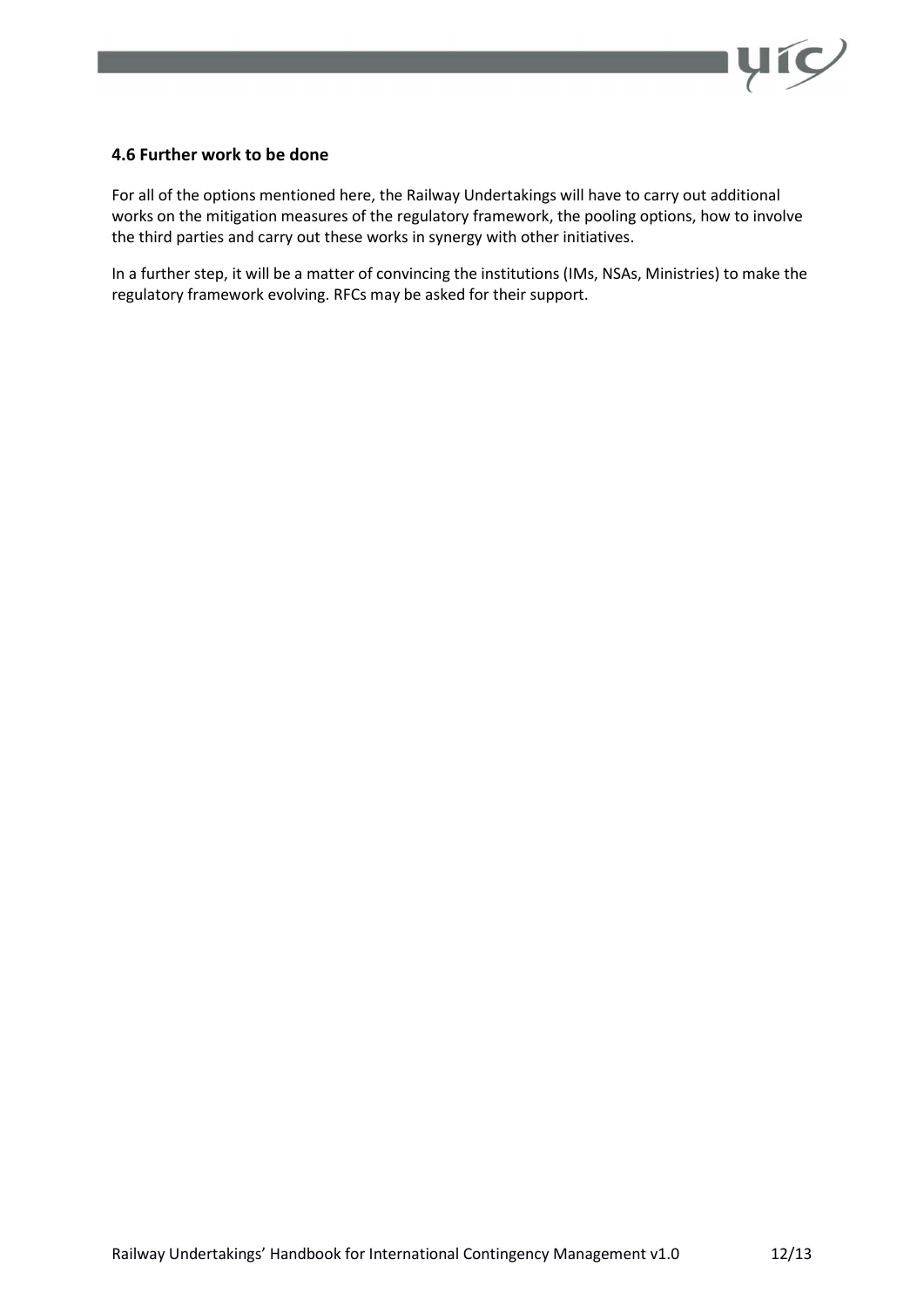

# 4.7 Requisite mitigation measures during international incidents

RUs commit to work together with IMs/National Safety Authorities (NSAs)/Ministries supported by the European Commission and European Railway Agency (ERA) in order to adopt a catalogue of risk mitigation measures that could be considered for application by RUs during international disruptions in order to have the requirements for the following aspects reduced.

| Aspect                     | Reduction of requisite (target)                                                                                                                                  | Possible mitigation measure (examples)                                                                                                                                                                                                                                                    |
|----------------------------|------------------------------------------------------------------------------------------------------------------------------------------------------------------|-------------------------------------------------------------------------------------------------------------------------------------------------------------------------------------------------------------------------------------------------------------------------------------------|
| Vehicle<br>Authorisation   | temporary authorisation for vehicles to<br>enter the neighbouring country up to the<br>technical border without the necessity of a<br>full vehicle authorisation | Publication of a list of relevant<br>$\overline{a}$<br>infrastructural parameters for which<br>the IM commits to keep them<br>compatible with the neighbouring<br>country's vehicles ("similar network<br>characteristics" as defined in TSI OPE)<br>Train running on temporarily         |
|                            |                                                                                                                                                                  | interrupted track in case of<br>noncompliance of safety aspects (e.g.<br>harmonics, no track circuit<br>occupation, etc.)                                                                                                                                                                 |
| <b>Safety Certificates</b> | Simplified emission of a safety certificate<br>for a limited section of the neighbouring<br>country's network                                                    |                                                                                                                                                                                                                                                                                           |
| Data requirement           | $\cdots$                                                                                                                                                         |                                                                                                                                                                                                                                                                                           |
| Route knowledge            | Permission to run on lines without specific<br>route knowledge if knowledge of signalling<br>and operations management. Systems are<br>given                     | emission of leaflets with instructions<br>for drivers' correct behaviour along<br>the route<br>speed reduction<br>$\overline{a}$                                                                                                                                                          |
| Language)                  | Permission to run on the neighbouring<br>country's network without the full<br>knowledge of the country's language                                               | $\overline{a}$<br>language knowledge requirement<br>reduced to a minimum set of<br>predefined terms and messages                                                                                                                                                                          |
|                            |                                                                                                                                                                  | use of glossaries and/or translation<br>tools                                                                                                                                                                                                                                             |
| Drivers' certification     | Permission for drivers to access a limited<br>portion of the neighbouring country's<br>network without a full certification for that<br>country's network        | instruction of drivers limited to the<br>specific equipment and behaviours<br>expected on the neighbouring<br>country's network segment.<br>Instruction provided through the<br>driver's home country's organisation<br>and certified by his employer's Safety<br>Management System (SMS) |